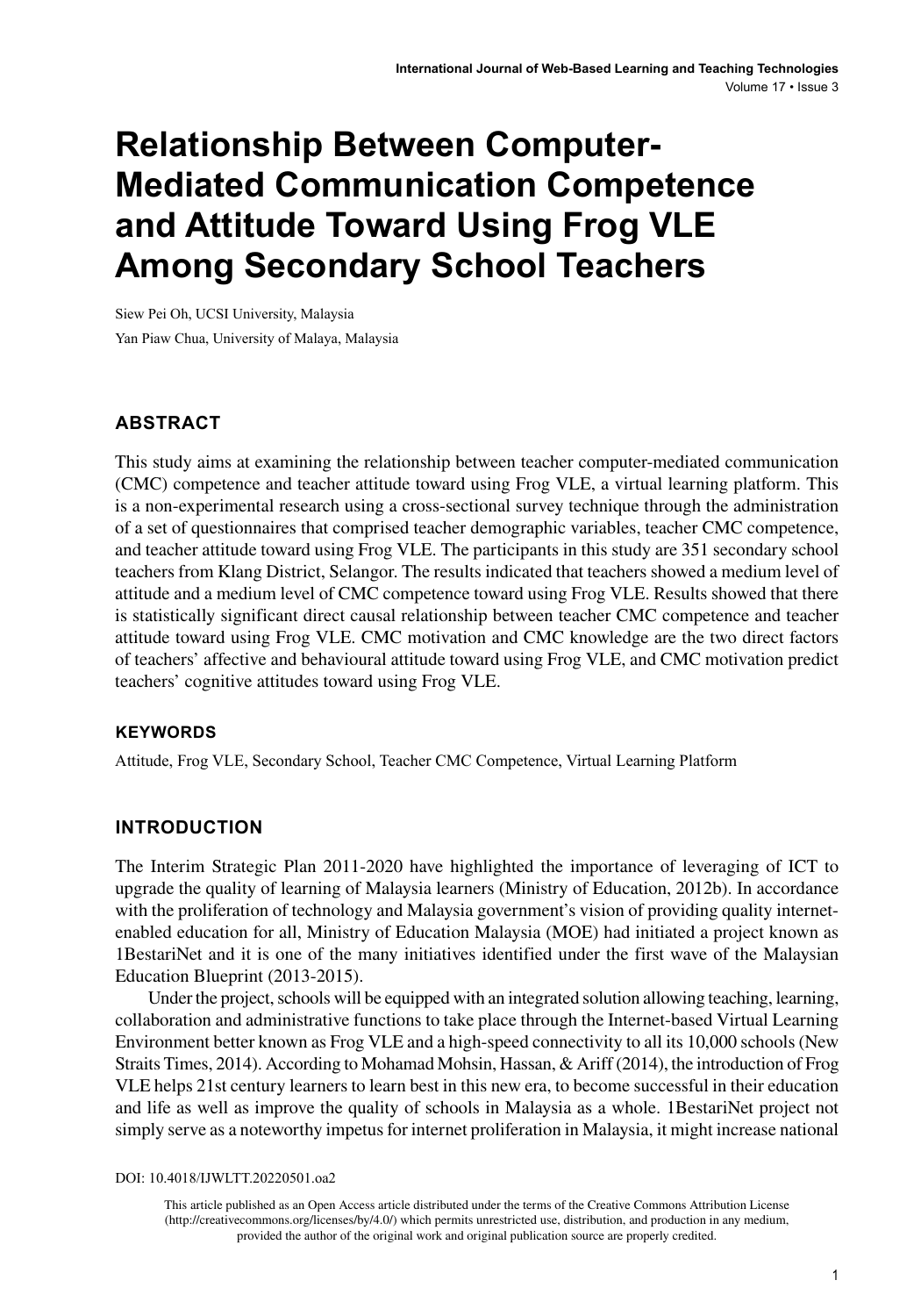income of the country (Hiong & Umbit, 2015). Implementation of 1BestariNet is estimated to keep running over for 13 years and is hoped to transform Malaysian education by seeing more technology usage in the classroom (Cheok & Wong, 2014).

The growing interest in using the internet for education and the introduction of Frog VLE into schools have presented teachers with new opportunities for computer-mediated communication (CMC). Wu, Gao, & Zhang (2014) states that CMC not only facilitate both individual-to-group and individual-to-individual communication through networks, but it also creates new opportunities for teachers to interact personally, socially and professionally with other fellow teachers as well. However, Bakic-Tomic, Dvorski, & Kirinic (2015) indicates that teachers are not aware of their lack of communication knowledge and adequate communication skills. Additionally, the authors conclude that communication competences of teachers are equally necessary as pedagogical skills. Thus, it is critical to investigate teachers' computer-mediated communication competencies in this era of technology advancement where education emphasized more on blended learning with the increasing proliferation and prioritization of virtual learning environment.

In addition, educational technology has altered many aspects of teacher instructional practices and expanded education for us (Mohamad Mohsin et al., 2014). It has been argued that the key factor in ensuring successful implementation of ICT programmes in school is to upgrade the level of knowledge and skills among teachers (Kandasamy & Shah 2013; Samuel & Zaitun, 2007). Undeniable, knowledge and skills in using technology tools are becoming increasingly important in our educational system in this era of globlalization (Adeyemi & Olaleye, 2010). However, without teachers' genuine efforts, it does not seem possible to effectively integrate technology in school (Celep & Tülüba<sup>o</sup>, 2014). Additionally, individuals' decision to adopt a new ICT tools is closely related to their skills and knowledge or competencies in order to form attitudes toward it and followed by its adoption or rejection (Rogers, 2003). Hence, it is important to investigate the level of teachers' CMC competencies to understand better the potential role of CMC competence in the development of positive attitude toward using the technology. This study aimed to examine the relationship between teachers' CMC competencies and teachers' attitudes toward using Frog VLE in Klang district secondary school.

## **LITERATURE REVIEW**

As noted by Kandasamy & Shah (2013), knowledge in ICT is a must among teachers and is an essential element in imparting knowledge to pupils. However, the authors state that many teachers do not acquire the necessary level of ICT related knowledge. This is further supported by Mahmud & Ismail (2010), in which their study indicates that only a minority group of teachers were knowledgeable in basic ICT and there were even a group of teachers who demonstrate having very minimal knowledge of ICT. The majority of them only had average knowledge in ICT. This scenario clearly shows that the key factor in ensuring successful implementation of ICT programmes in school is to upgrade the level of ICT knowledge and skills among teachers (Kandasamy & Shah, 2013). Besides, another key factor in ensuring successful implementation of ICT programmes in school is teachers' positive attitude toward ICT (Liaw, 2002; Williams, 2015). According to Sa'ari, Luan, & Roslan (2005), being competent and having the right attitude in using computers are favourable assets for professional teachers in motivating their preparedness toward using educational technology innovations.

Further supported by Ertmer, Ottenbreit-Leftwich, Sadik, Sendurur, & Sendurur (2012) which states that teachers' attitudes, beliefs and their current level of knowledge and skills (CMC competence dimensions) toward ICT are the strongest barrier preventing them from using ICT. Besides, scholars have the same opinion that teacher negative attitude and poor ICT skills and knowledge are the main barriers that influence the usage of instructional ICT tools in schools (Bingimals, 2009; Samuel & Zaitun, 2007). Furthermore, literature search found that there are limited current empirical studies that study explicitly the direct relationship between teachers' CMC competencies and teachers' attitudes